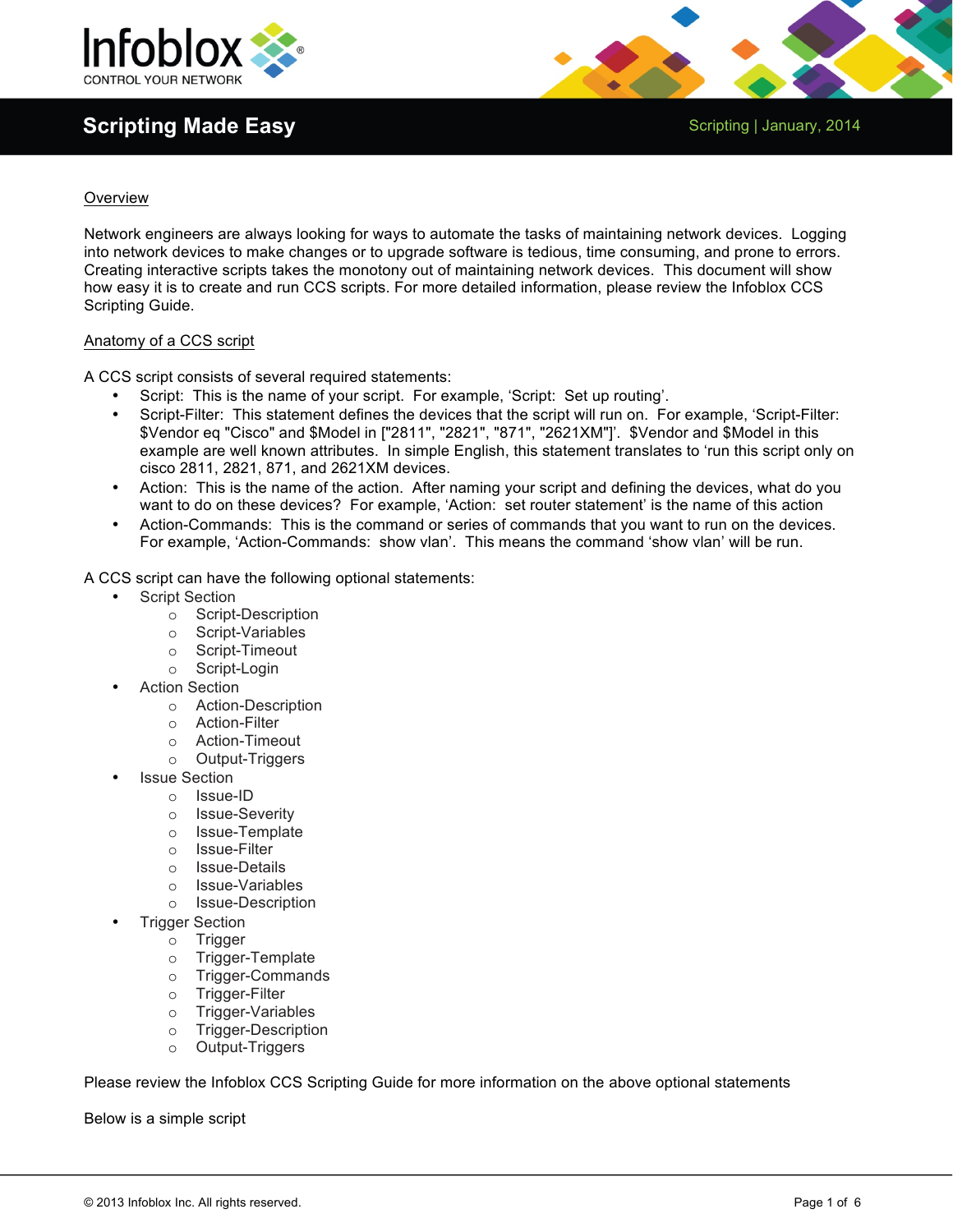

## **Scripting Made Easy Scripting | January, 2014**



Script: Show vlans

Script-Filter: \$Vendor eq "Cisco" and \$Model eq "catalyst3560v248ps"

Action: showing vlans

Action-Commands: show vlan

When you run this script, this is what you see:

| <b>Job Details Viewer</b>                      |                                                                                 |                | Connections: sw2 (10.60.16.5) [Primary] $\mathbf{v}$   |
|------------------------------------------------|---------------------------------------------------------------------------------|----------------|--------------------------------------------------------|
| Job Detail ID: 12<br>Job ID:<br><b>Script:</b> | 12<br>showing vlans on thomas switch End Time:                                  |                | Start Time: 2014-01-03 09:52:07<br>2014-01-03 09:52:15 |
| Device:<br><b>Script</b>                       | sw2 (10.60.16.5)<br>Process Log   Custom Log   Session Log<br><b>Status Log</b> | <b>Status:</b> | √ ok<br><b>Files</b>                                   |



Action-Commands: show vlan

The script tab shows the script

| <b>Job Details Viewer</b>                                                                                                                                                                                                                                                                                                                                                          |                              |  |                                                     | Connections: sw2 (10.60.16.5) [Primary] -                               |              |  |
|------------------------------------------------------------------------------------------------------------------------------------------------------------------------------------------------------------------------------------------------------------------------------------------------------------------------------------------------------------------------------------|------------------------------|--|-----------------------------------------------------|-------------------------------------------------------------------------|--------------|--|
| <b>Job Detail ID:</b><br>Job ID:<br><b>Script:</b><br>Device:                                                                                                                                                                                                                                                                                                                      | 12<br>12<br>sw2 (10.60.16.5) |  | showing vlans on thomas switch End Time:<br>Status: | Start Time: 2014-01-03 09:52:07<br>2014-01-03 09:52:15<br>$\sqrt{2}$ OK |              |  |
| Script                                                                                                                                                                                                                                                                                                                                                                             | <b>Status Log</b>            |  | Process Log   Custom Log   Session Log              |                                                                         | <b>Files</b> |  |
| +++ Looking up job specification information  OK<br>+++ Script: showing vlans on thomas switch<br>+++ Opening telnet session with 10.60.16.5  OK<br>+++ Got username prompt, sending 'infoblox'  OK<br>+++ Got enable password prompt, sending '********'  OK<br>+++ 1. Action: showing vlans<br>+++ 1. [Action-Commands]<br>*** Successfully ran configuration command script *** |                              |  |                                                     |                                                                         |              |  |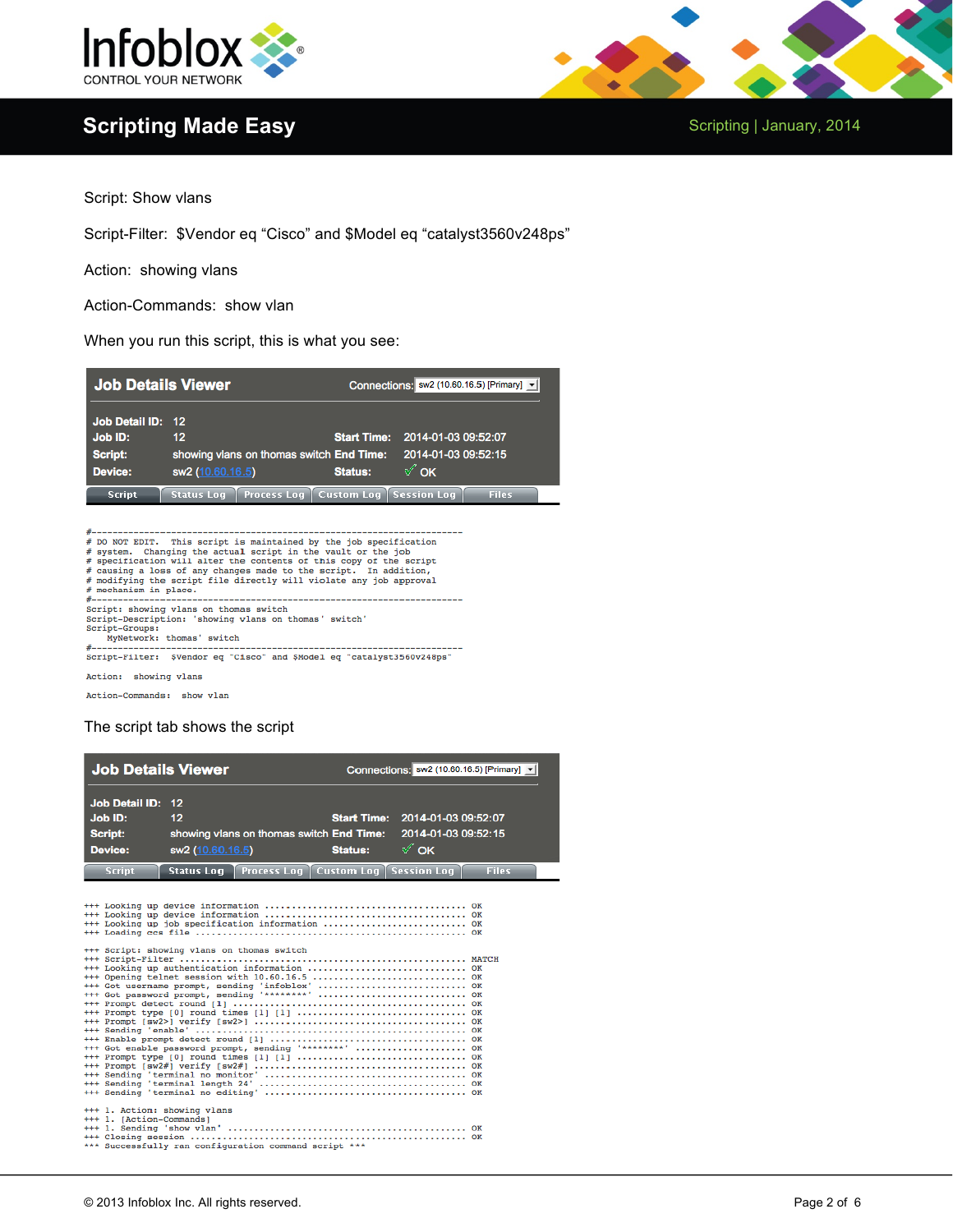



## **Scripting Made Easy Scripting | January, 2014 Scripting | January, 2014**

The status log tab shows the success status of each part of the process of gathering credentials, using the credentials to log into the device and running the commands. The credentials determined and verified during the discovery process for the device.

| <b>Job Details Viewer</b>                                     |                                                                          | Connections: sw2 (10.60.16.5) [Primary] v                                           |                       |
|---------------------------------------------------------------|--------------------------------------------------------------------------|-------------------------------------------------------------------------------------|-----------------------|
| <b>Job Detail ID:</b><br>Job ID:<br>Script:<br><b>Device:</b> | 12<br>12<br>showing vlans on thomas switch End Time:<br>sw2 (10.60.16.5) | <b>Start Time:</b><br>2014-01-03 09:52:07<br>2014-01-03 09:52:15<br>√ ok<br>Status: |                       |
| Script                                                        | Process Log<br><b>Status Log</b>                                         | <b>Custom Log</b><br><b>Session Log</b><br><b>Files</b>                             |                       |
|                                                               | Script: showing vlans on thomas switch                                   |                                                                                     | $\boldsymbol{\Theta}$ |
| 09:52:07 Script-Filter                                        |                                                                          |                                                                                     |                       |
| 09:52:07<br>✓                                                 | <b>Filter matches</b>                                                    |                                                                                     |                       |
| 09:52:07                                                      | \$Vendor eq "Cisco" and \$Model eq "catalyst3560v248ps"                  |                                                                                     |                       |
|                                                               |                                                                          |                                                                                     |                       |
| 1. Action: 'showing vlans'                                    |                                                                          |                                                                                     | $\boldsymbol{Q}$      |
| 09:52:10 Action-Commands                                      |                                                                          |                                                                                     |                       |
| 09:52:10                                                      | show vlan                                                                |                                                                                     |                       |

The process log tab shows script running. The process log allows you to monitor how well the script ran. If there are any errors that arise during the script run, they would appear here. The check marks show successful execution of each step. In the filter match, the vendor name and model name are case sensitive. You can ensure proper case by looking at the inventory listing for the device.

| <b>Job Details Viewer</b>                                                                                                                                                                                                                                                                                                                                                    |                                                                    |                                                                                                                                                                                         | Connections: sw2 (10.60.16.5) [Primary] -                      |                                                                                    |
|------------------------------------------------------------------------------------------------------------------------------------------------------------------------------------------------------------------------------------------------------------------------------------------------------------------------------------------------------------------------------|--------------------------------------------------------------------|-----------------------------------------------------------------------------------------------------------------------------------------------------------------------------------------|----------------------------------------------------------------|------------------------------------------------------------------------------------|
| Job Detail ID: 12<br>Job ID:<br>Script:<br>Device:                                                                                                                                                                                                                                                                                                                           | 12<br>showing vlans on thomas switch End Time:<br>sw2 (10.60.16.5) | Status:                                                                                                                                                                                 | Start Time: 2014-01-03 09:52:07<br>2014-01-03 09:52:15<br>√ ok |                                                                                    |
| Script                                                                                                                                                                                                                                                                                                                                                                       | <b>Status Log</b><br><b>Process Log</b>                            | Custom Log Session Log                                                                                                                                                                  | <b>Files</b>                                                   |                                                                                    |
|                                                                                                                                                                                                                                                                                                                                                                              |                                                                    |                                                                                                                                                                                         |                                                                |                                                                                    |
| Trying 10.60.16.5                                                                                                                                                                                                                                                                                                                                                            |                                                                    |                                                                                                                                                                                         |                                                                |                                                                                    |
| Connected to 10.60.16.5.                                                                                                                                                                                                                                                                                                                                                     |                                                                    |                                                                                                                                                                                         |                                                                |                                                                                    |
| Escape character is '"]'.                                                                                                                                                                                                                                                                                                                                                    |                                                                    |                                                                                                                                                                                         |                                                                |                                                                                    |
|                                                                                                                                                                                                                                                                                                                                                                              |                                                                    |                                                                                                                                                                                         |                                                                |                                                                                    |
| User Access Verification<br>Username: infoblox<br>Password:<br>sw2<br>sw2>enable<br>Password:<br>sw2#<br>sw2#terminal no monitor<br>sw2#terminal length 24<br>sw2#terminal no editing<br>sw2#show vlan                                                                                                                                                                       |                                                                    |                                                                                                                                                                                         |                                                                |                                                                                    |
| <b>VLAN Name</b>                                                                                                                                                                                                                                                                                                                                                             |                                                                    | <b>Status</b><br>Ports                                                                                                                                                                  |                                                                |                                                                                    |
| default<br>1<br>$\overline{2}$<br><b>VLAN0002</b><br>5<br>VLAN0005<br>9<br>VLAN0009<br>VLAN0010<br>10<br>11<br>VLAN0011<br>12<br>VLAN0012<br>13<br><b>VLAN0013</b><br>19<br>VLAN0019<br>20<br>VLAN0020<br>21<br>VLAN0021<br>26<br>VLAN0026<br>28<br>VLAN0028<br>30<br><b>VLAN0030</b><br>39<br>VLAN0039<br>40<br><b>VLAN0040</b><br>41<br><b>VLAN0041</b><br>٨n<br>UT AMODA? |                                                                    | active<br>active<br>active<br>active<br>active<br>active<br>active<br>active<br>active<br>active<br>active<br>active<br>active<br>active<br>active<br>active<br>active<br>$-0+1$ in $-$ |                                                                | Fa0/1, Fa0/2, Fa0/3, Fa0/4, Fa0/5, Fa0/6, Fa0/7, Fa0/8, Fa0/9, Fa0/10, Fa0/11, Fa( |

The session tab shows running of the script from the telnet or SSH session. This session is the same as a manual telnet or SSH session to run the same command.

Let's look at a more complex script that has user input: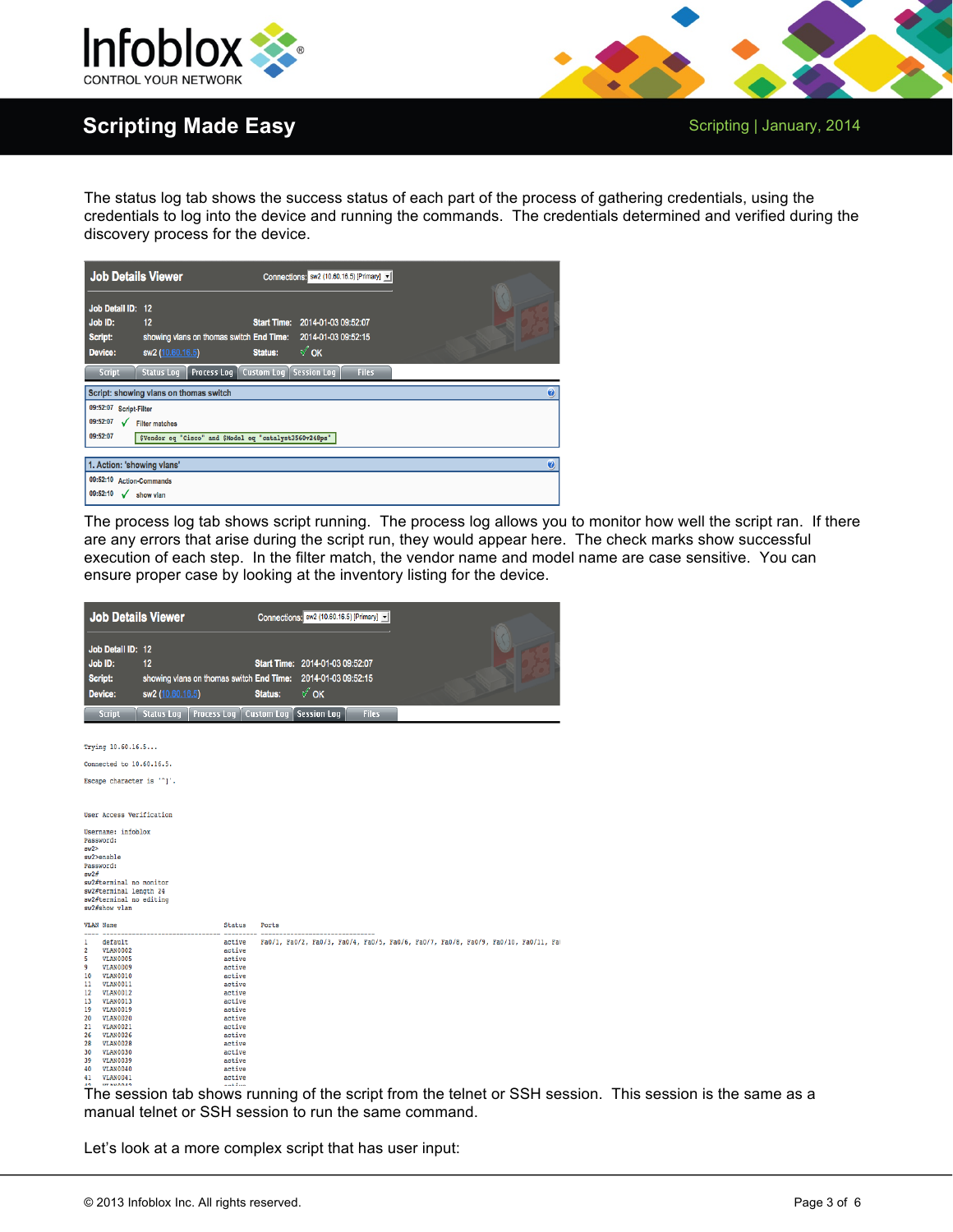

### **Scripting Made Easy Scripting | January, 2014 Scripting | January, 2014**



Script-Filter:

\$Vendor eq "Cisco" and \$sysDescr like /IOS/

Script-Variables:

| \$username | word     | "UserName"     |
|------------|----------|----------------|
| \$password | password | "New Password" |

Action:

Set IOS User Password

Action-Description:

This action is executed once for every device that matches the Script-Filter defined above. It sets the password for the given user account and then saves the configuration.

Action-Commands:

config terminal username \$username password 0 \$password exit write memory

When you run this script, this is what you see:

| <b>Script Run Now</b>                        |  |                                            |                                                                                                                                                                                                      |   |   |
|----------------------------------------------|--|--------------------------------------------|------------------------------------------------------------------------------------------------------------------------------------------------------------------------------------------------------|---|---|
| <b>Fill out Job Details</b>                  |  |                                            |                                                                                                                                                                                                      |   |   |
|                                              |  |                                            |                                                                                                                                                                                                      |   |   |
|                                              |  |                                            |                                                                                                                                                                                                      |   |   |
|                                              |  |                                            |                                                                                                                                                                                                      |   |   |
| <b>Templates</b><br><b>Scripts</b>           |  | <b>Example 1 - Cisco Set User Password</b> |                                                                                                                                                                                                      |   |   |
| Search                                       |  |                                            | This script sets the password for a given username on all Cisco devices. The user will be                                                                                                            |   |   |
| <b>Script Name</b>                           |  |                                            | prompted for a valid username and password when the script is executed. If an account does<br>and almostly active facilities at me commences was will be accepted. This accounts democraticalment at |   |   |
| 2009 Extended DST Compliance                 |  | Username:                                  | infoblox1                                                                                                                                                                                            |   | 嵛 |
| <b>Ad Hoc Command Batch</b>                  |  | Password:                                  |                                                                                                                                                                                                      | 蒿 |   |
| <b>Assign Port to VLAN</b>                   |  | <b>Reset to Defaults</b>                   |                                                                                                                                                                                                      |   |   |
| Catalyst 3750 Bad Stack Switch               |  |                                            |                                                                                                                                                                                                      |   |   |
| <b>Catalyst Port ErrDisabled</b>             |  |                                            |                                                                                                                                                                                                      |   |   |
| Example 1 - Cisco Set User Password          |  |                                            |                                                                                                                                                                                                      |   |   |
| Example 1 - Cisco Set User Password (Perl)   |  |                                            |                                                                                                                                                                                                      |   |   |
| Example 2 - Multi-Vendor Set User Password   |  |                                            |                                                                                                                                                                                                      |   |   |
| Example 2 - Multi-Vendor Set User Password ( |  |                                            |                                                                                                                                                                                                      |   |   |
|                                              |  |                                            |                                                                                                                                                                                                      |   |   |

When you run the script, it requests input for the username and password. This input is the result of the definitions of the script variables \$username and \$password. The username is defined as type "word", which means any string without whitespace can be entered. The password is defined as type "password", which means any string can be entered, however only stars will be displayed. The "UserName" and "Password" fields define the GUI prompts to be displayed to the user when the script is executed.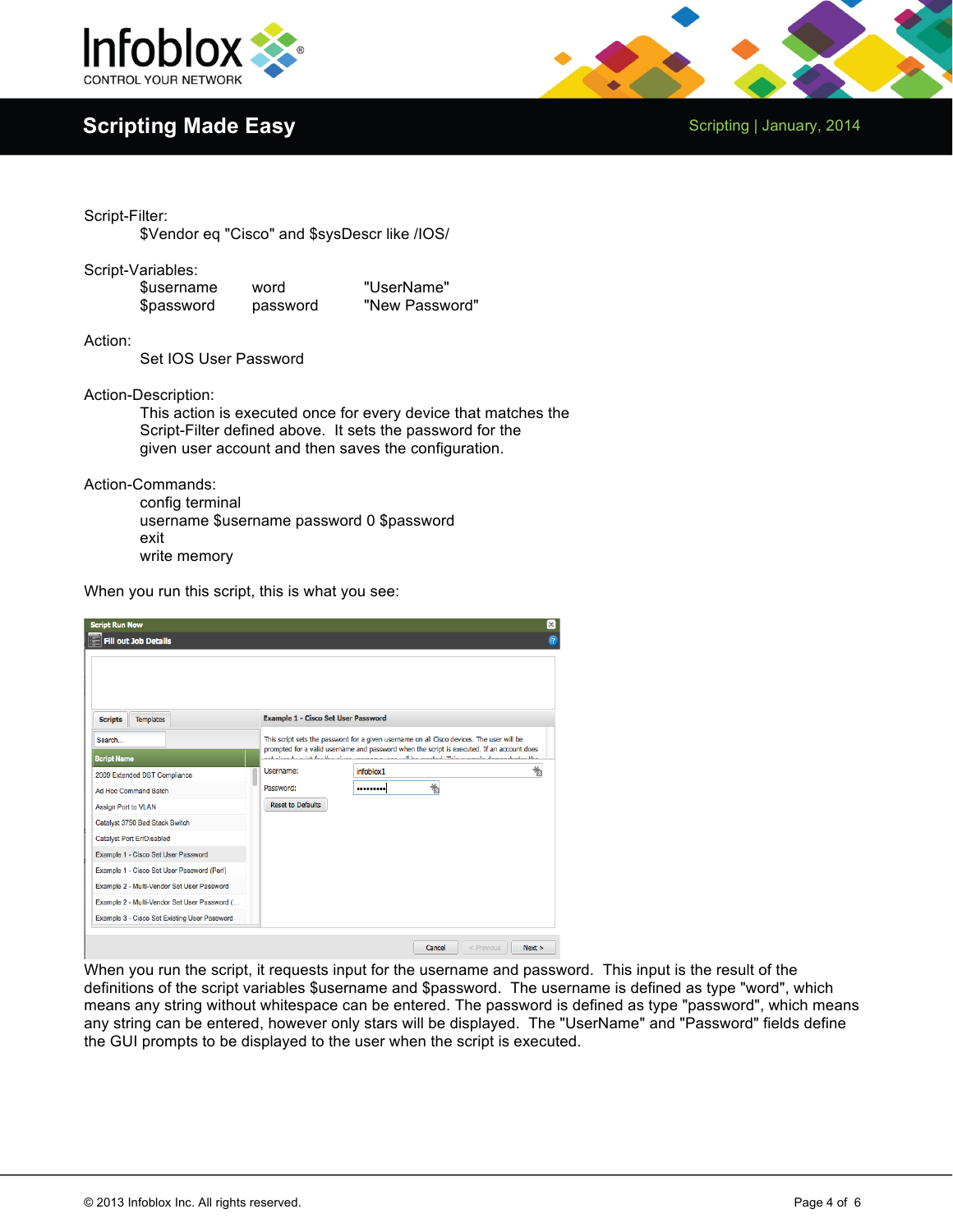

# **Scripting Made Easy Scripting | January, 2014**



|                   |                                                           | <b>Job Details Viewer</b>                          |                                                                                                                                                      |                |      | Connections: sw2 (10.60.16.5) [Primary]                |
|-------------------|-----------------------------------------------------------|----------------------------------------------------|------------------------------------------------------------------------------------------------------------------------------------------------------|----------------|------|--------------------------------------------------------|
|                   | Job Detail ID: 13<br>Job ID:<br><b>Script:</b><br>Device: | 13<br>sw2 (10.60.16.5)                             | Example 1 - Cisco Set User Password End Time:                                                                                                        | <b>Status:</b> | ° oк | Start Time: 2014-01-03 14:10:30<br>2014-01-03 14:10:39 |
|                   | <b>Script</b>                                             | <b>Status Log</b>                                  | Process Log   Custom Log   Session Log                                                                                                               |                |      | <b>Files</b>                                           |
| $***$<br>$^{***}$ | +++ [Script-Variables]                                    | $Susername = 'infoblov1'$<br>$$password = '*****'$ | +++ Looking up job specification information  OK<br>+++ Script: Example 1 - Cisco Set User Password<br>+++ Looking up authentication information  OK |                |      |                                                        |
|                   |                                                           |                                                    | +++ Opening telnet session with 10.60.16.5  OK<br>+++ Got username prompt, sending 'infoblox'  OK                                                    |                |      |                                                        |
|                   |                                                           |                                                    | +++ Got enable password prompt, sending '********'  OK                                                                                               |                |      |                                                        |
|                   | +++ 1. [Action-Commands]                                  | +++ 1. Action: Set IOS User Password               | +++ 1. Sending 'username infoblox1 password 0 infoblox1'  OK<br>*** Successfully ran configuration command script ***                                |                |      |                                                        |

The status log tab shows the success status of each part of the process of gathering credentials, using the credentials to log into the device and running the commands. The credentials determined and verified during the discovery process for the device.

| <b>Job Details Viewer</b><br>Connections: sw2 (10.60.16.5) [Primary] v                                                                                                                                         |  |  |  |  |  |
|----------------------------------------------------------------------------------------------------------------------------------------------------------------------------------------------------------------|--|--|--|--|--|
| <b>Job Detail ID: 13</b><br>Job ID:<br>13<br>Start Time: 2014-01-03 14:10:30<br>Example 1 - Cisco Set User Password End Time: 2014-01-03 14:10:39<br>Script:<br>√⁄ок<br>Device:<br>sw2 (10.60.16.5)<br>Status: |  |  |  |  |  |
| Process Log   Custom Log   Session Log<br>Status Log<br><b>Files</b><br><b>Script</b>                                                                                                                          |  |  |  |  |  |
| Script: Example 1 - Cisco Set User Password                                                                                                                                                                    |  |  |  |  |  |
| 14:10:30 Script-Variables                                                                                                                                                                                      |  |  |  |  |  |
| 14:10:30<br>$\bigcirc$<br>Susername = 'infoblox1'                                                                                                                                                              |  |  |  |  |  |
| 14:10:30<br>Spassword = "******"                                                                                                                                                                               |  |  |  |  |  |
| 14:10:30 Script-Filter                                                                                                                                                                                         |  |  |  |  |  |
| 14:10:30<br>$\epsilon$<br><b>Filter matches</b>                                                                                                                                                                |  |  |  |  |  |
| 14:10:30<br>\$Vendor eq "Cisco" and \$sysDescr like /IOS/                                                                                                                                                      |  |  |  |  |  |
|                                                                                                                                                                                                                |  |  |  |  |  |
| 1. Action: 'Set IOS User Password'                                                                                                                                                                             |  |  |  |  |  |
| 14:10:32 Action-Commands                                                                                                                                                                                       |  |  |  |  |  |
| 14:10:33<br>$\checkmark$ config terminal                                                                                                                                                                       |  |  |  |  |  |
| 14:10:33 V username infoblox1 password 0 infoblox1                                                                                                                                                             |  |  |  |  |  |
| 14:10:34 $\checkmark$<br>exit                                                                                                                                                                                  |  |  |  |  |  |
| 14:10:34<br>write memory                                                                                                                                                                                       |  |  |  |  |  |

The process log tab shows script running. The process log allows you to monitor how well the script ran. If there are any errors that arise during the script run, they would appear here. The check marks show successful execution of each step. In the filter match, the vendor name and model name are case sensitive. You can ensure proper case by looking at the inventory listing for the device.